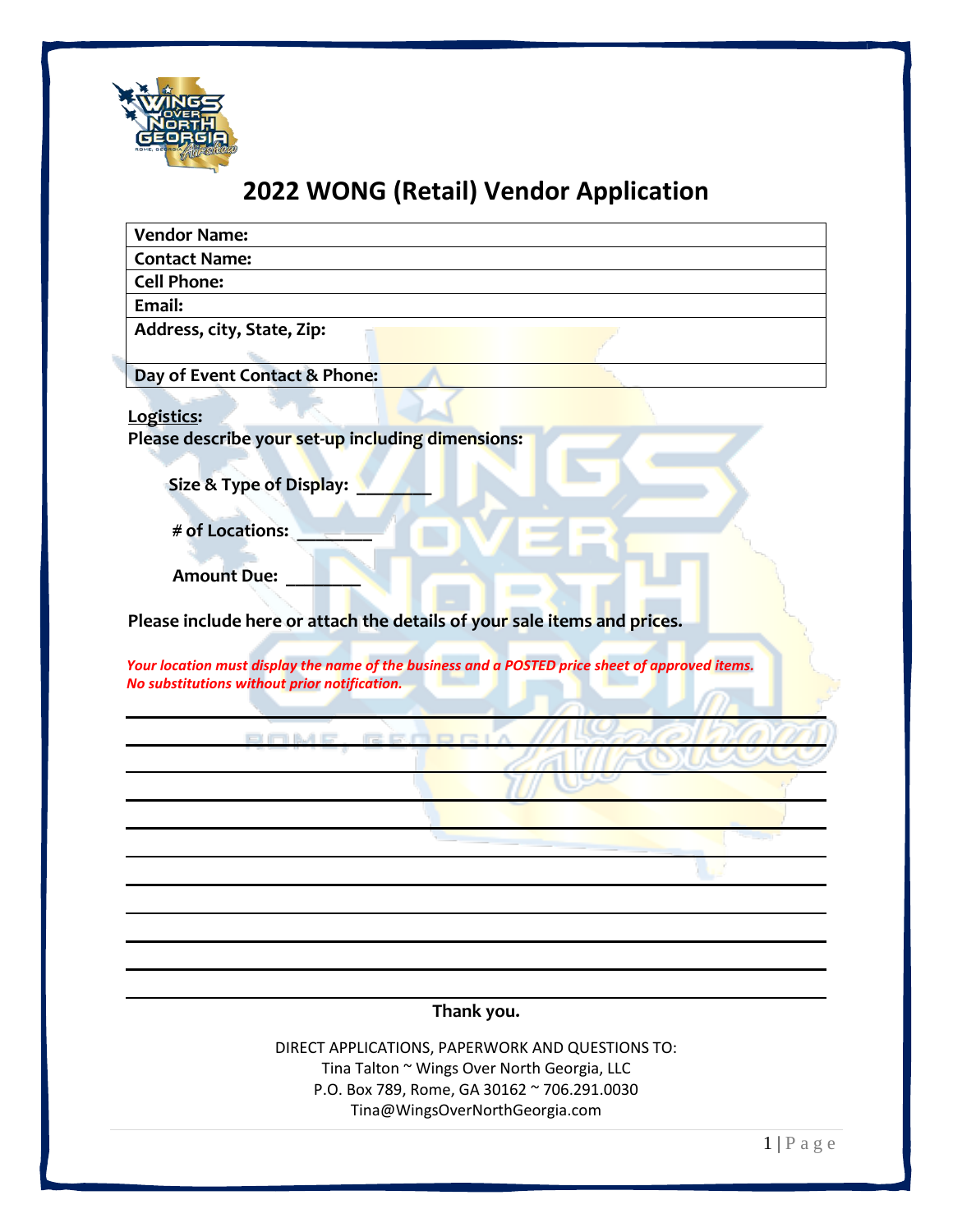

# **Vendor (Retail) Information & Terms of Participation**

### **GENERAL INFORMATION:**

- ➢ **Show Dates:** Saturday, October 15 and Sunday, October 16
- ➢ **Date**: Vendor Set-Up Day Friday, October 14, 2022
- ➢ **Show Hours of Operation**: 9:00 AM 5:00 PM Saturday and Sunday
- ➢ **Event Location**: 304 Russell Field Rd., NE, Rome, GA 30165
- ➢ **Projected Attendance**: 30,000+ for the weekend
- ➢ *Event will be held rain or shine, excluding Acts of God.*

#### **BOOTH SPACE & FEE**:

- \$1,200\* per Booth (Up to 15') \*Payment due to secure your space *(non-refundable) If additional space is needed per booth, a customized price will be provided.*
- Vendors must be self-sufficient with all necessary equipment needed to conduct their business; tables, chairs, tent (*if applicable*), weights and electricity. You must use a "quiet" generator and all power cords must be secured and taped down. You are responsible for your own payment system and have enough change to manage the event.

#### **PAYMENT**:

- Must be included with the application once approved.
- Credit card (*all accepted, 3% cc fee*)
- Make checks out to *Wings Over North Georgia*
- Payment will not be secured until notification of acceptance is made.

#### **APPLICATION**:

- Deadline for applications is July 29, 2022, and/or based on availability.
- Application must be complete with the required items and payment submitted for consideration.
- Selection and approval will be the sole discretion of WONG. Selection of vendors is based, in part, on items offered (*we limit categories*), as well as value to our attendees, with preference given to vendors that offer unique and reasonable prices.
- Once the Vendor Space is full, you may be placed on a waiting list.

## **CANCELLATION POLICY**:

There are no cancellations, rain dates or refunds due to weather or air show accidents, etc.

#### **IMPORTANT DATES:**

Sunday, July 31, 2021 **Application Process Closes** Monday, September 26, 2022 **(COI)** Insurance Certificate Due Friday, October 14, 2022 Vendor Set-Up Day (8:00 AM – 4:00 PM) Saturday, October 15 - Sunday, October 16 Show Days

Sunday, October 16, 2022 Vendor Tear Down (After 6:00 PM)

## **VENDOR WORKER PASSES & PARKING**:

- Each booth will be furnished (4) Weekend Vendor Passes and (2) Vendor Parking Passes
- Additional Passes are available for \$15.00 each (*must be purchased prior to show weekend)*
- There is a designated parking area which you will be shown at check-in. You are responsible for picking up the packet and distribute your passes to your respective workers.

#### **NO GUARANTEE OF RESULTS**:

• While we are committing a significant effort toward the promotion of this airshow within means, WONG does not guarantee any results from vending, nor does it guarantee the number of attendees.

**Signature: \_\_\_\_\_\_\_\_\_\_\_\_\_\_\_\_\_\_\_\_\_\_\_\_\_\_\_\_\_\_\_\_\_\_\_\_\_\_\_\_\_\_\_\_\_\_\_\_\_\_\_\_\_\_\_\_\_\_\_\_\_\_ Date: \_\_\_\_\_\_\_\_\_\_\_\_\_\_\_\_\_\_\_\_\_\_\_\_\_\_\_**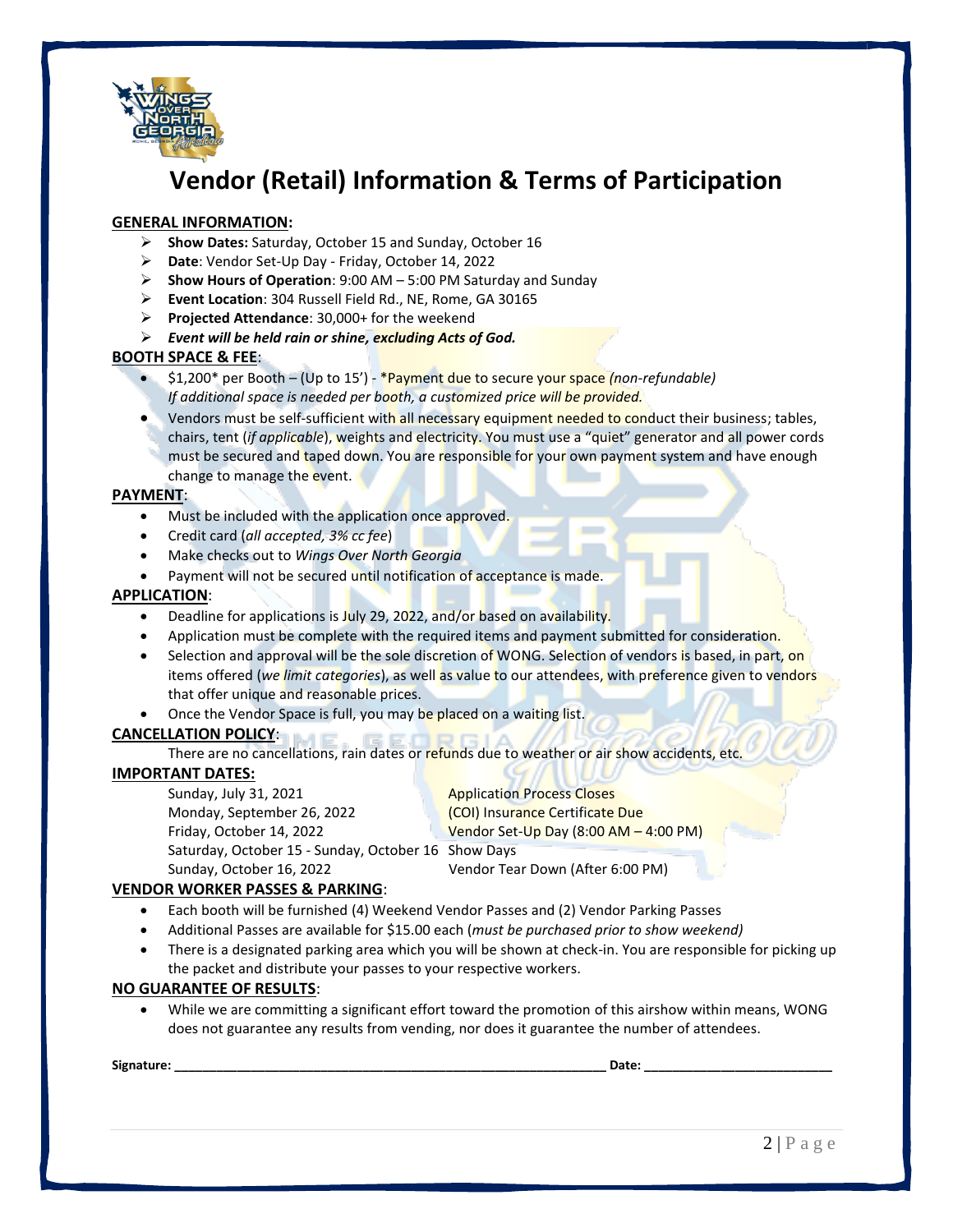

:

# **Vendor Rules and Regulations**

## **BOOTH GUIDELINES**

- **Sale Items**: Event management & sponsoring entity has the right to accept or reject any applications & reserves the right to refuse items being offered by vendor. All applications will be reviewed and accepted on these guidelines. If you have listed items that are not accepted, you will be notified of what items were accepted. No items may be sold unless first approved by the air show management. Vendors may not either sell or distribute free food and beverage to airshow attendees.
- Vendors must be self-sufficient with all equipment needed to conduct their business; tables, chairs, tent (*if applicable*), weights and electricity. You must use a "quiet" generator and all power cords must be taped down. You are responsible for your own payment system and change needed for the weekend.
- Your location must display the name of the business and prices POSTED of your approved items. No substitutions without prior notification.
- Your organization must adhere to professional business behavior, attire, and cleanliness. The Vendor and/or his agents will not attempt to solicit in the common areas and/or in such a manner as to infringe on the ability of other Vendors to conduct their operations.
- *Note:* The Vendor agrees to keep the rented space occupied by a representative during all the posted hours of the show. Airshow hours of operation: Saturday, 10/15 and Sunday, 10/16, 9:00 AM – 5:00 PM
- Absolutely no rights to exclusivity are granted or implied to vendors at this event. Where necessary, every effort will be made by air show management to keep similar or like vendors minimized and/or separated in different areas within the show venue.
- **Security**: You are responsible for the contents in your booth. WONG will have security patrols 24/7 throughout the event activities, although Wings Over North Georgia Air Show is not responsible for any loss that you may incur.
- **Set Up, Load In & Parking Instructions:** The Richard B. Russell Regional Airport facility is located at: **304 Russell Field Rd., NE, Rome, GA 30165**

Vendor set-up is on Friday 8:00 AM-4:00 PM. Vendors will check-in at the Vendor Check-In and be directed to your booth location. During the show, once you have unloaded your trailer, tent, equipment, and merchandise; you **must** relocate your vehicle from the air show ramp area to the reserved vendor/exhibitor parking areas as you will be instructed for each day of the show. You will need to inform your workers.

• **Clean Up Requirements**: Each vendor must keep their booth area clean of all waste. You will be fined \$300 should your area be left in disrepair upon your departure. This will also exclude you from an invitation to return.

**Insurance**: It is required that you carry minimum \$1,000,000 liability insurance to protect yourself, Russell Regional Airport & Wings Over North Georgia, LLC against loss, injury, or property damage while vending your wares at the air show. This certificate is due to the WONG office by September 26, 2022. **Please have your insurance company provide us the certificate with the following verbiage below included on the certificate under the "Additional Insured" box:**

**Wings Over North Georgia, Russell Regional Airport, Floyd County, its employees, volunteers, and elected officials 304 Russell Field Rd., NE, Rome, GA 30165**

| Signature: | Date |  |
|------------|------|--|
|            |      |  |